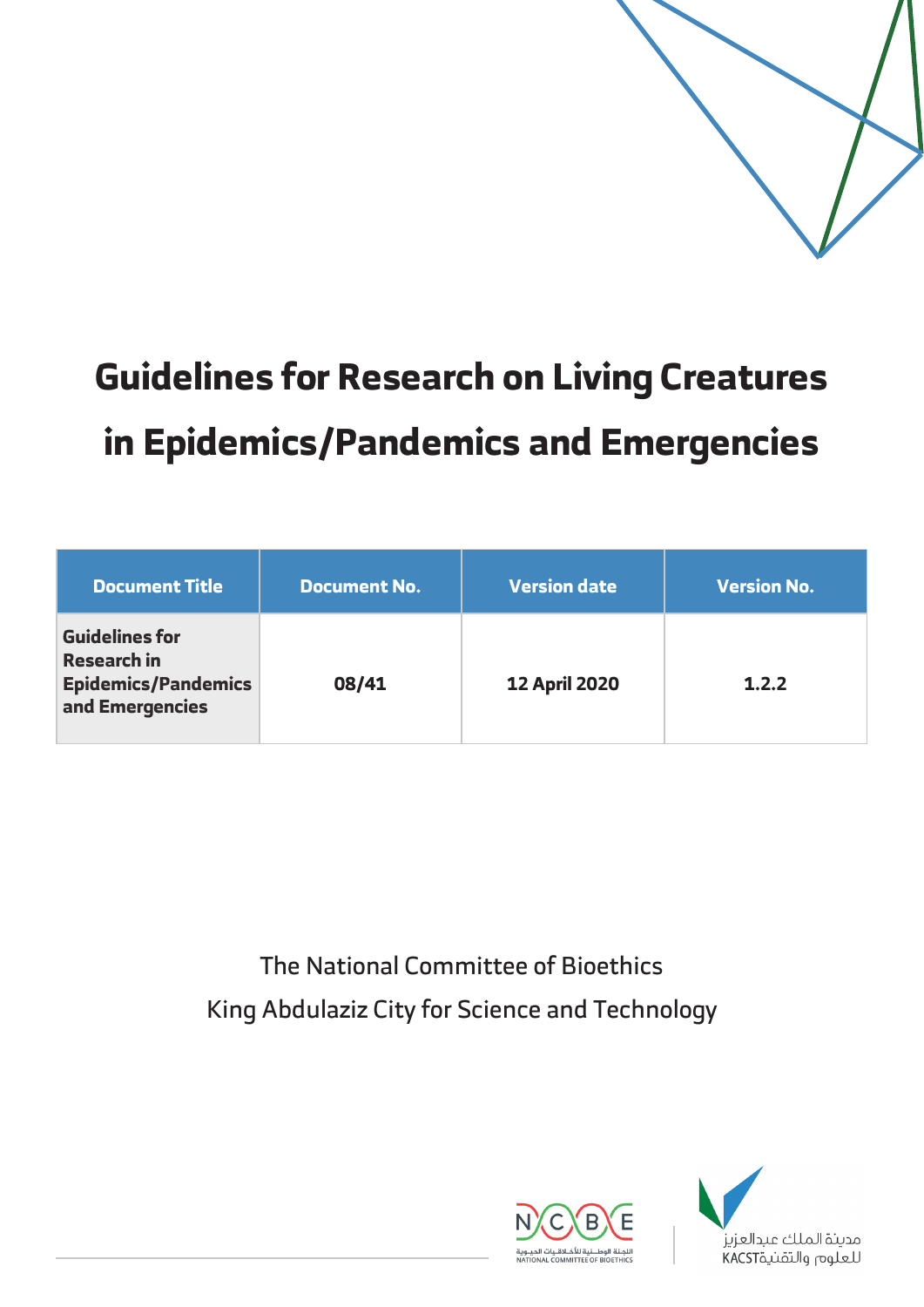

## **Contents**

 $\varphi$ 

¢

¢

¢

Ò

Ċ

| Introduction                         |
|--------------------------------------|
| Health care system                   |
| <b>Research institutions</b>         |
| Local committees for research ethics |
| Health care delivery institutions    |
| Researchers                          |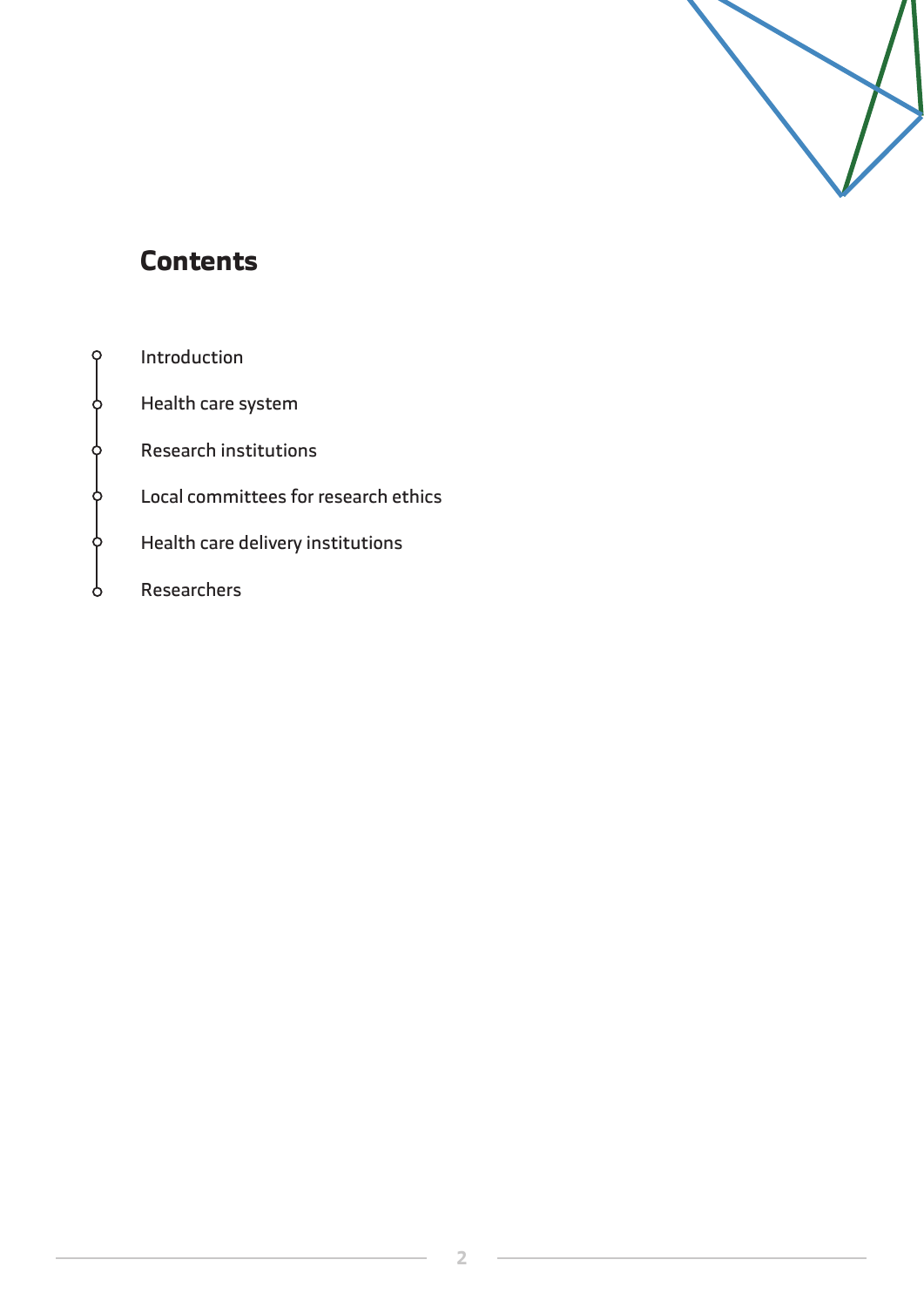

## **:Preamble**

Research in epidemics/pandemics and emergencies is conducted in situations that are marked by uncertainty, time constraint, and remarkable pressure for addressing heath care needs. The implications are magnified in cases where the impact has global dimensions. Hence, effective research in epidemics/pandemics and emergency becomes a necessity that requires rapid response from all relevant stakeholders.

Ethical issues in such circumstances require careful review of the overall research activities by all the stakeholders (researchers, research institutions, institutional review boards/local ethics committees (IRB/LECs), healthcare organizations, funding agencies, and policy makers) to conduct effective research on ethical grounds while carefully managing the delicate balance between the community good and the personal rights of participants.

In general, the approved regulations of the NCBE (second version) should be strictly followed.

At all levels, relevant biosafety standards should be rigorously applied and .monitored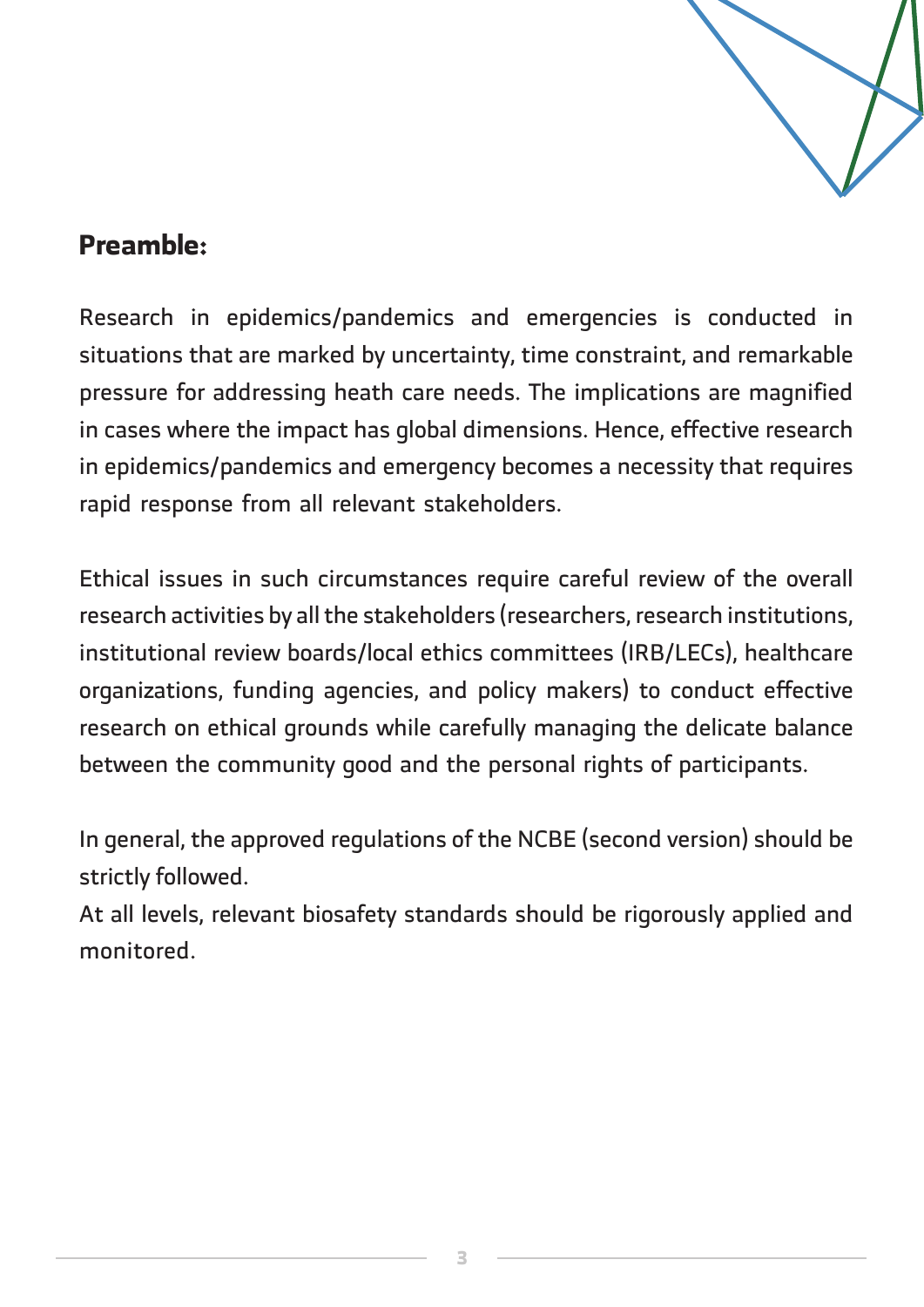

## **1. Health Care System:**

sumes the responsibility of a national repository for data storage and samples mended that the Saudi Center for Disease Prevention and Control (Weqaya) as-**1.1.** In case of epidemics/pandemics and emergencies, it is strongly recom-.collection

1.2. The Saudi Center for Disease Prevention and Control (Wegaya) should work icy on Sharing Data/Biological Samples to Facilitate Their Access for Research by a system of how data and samples can be stored and shared (Follow the Pol-Purposes, Center for Health Research Studies, Saudi Health Council)

#### 1.3. Wegaya Center should:

A. serve as a controller for data and samples that encourages, supports, and zations, research institutions, and researchers by the FAIR principles (i.e. facilitates collaboration with relevant national and international organimaking the data and samples Findable, Accessible, Interoperable, and Re-<br>usable).

posals and ongoing studies addressing the epidemics/pandemics in Saudi **B.** establish and maintain an online registry where all approved research pro-Arabia are registered. The registry should have a web-based resource with all the needed information about the studies for all stakeholders including patients, family members, and the public.

C.ensure that:

**1.** Privacy and confidentiality of participants are protected unless there is a threat to the public health.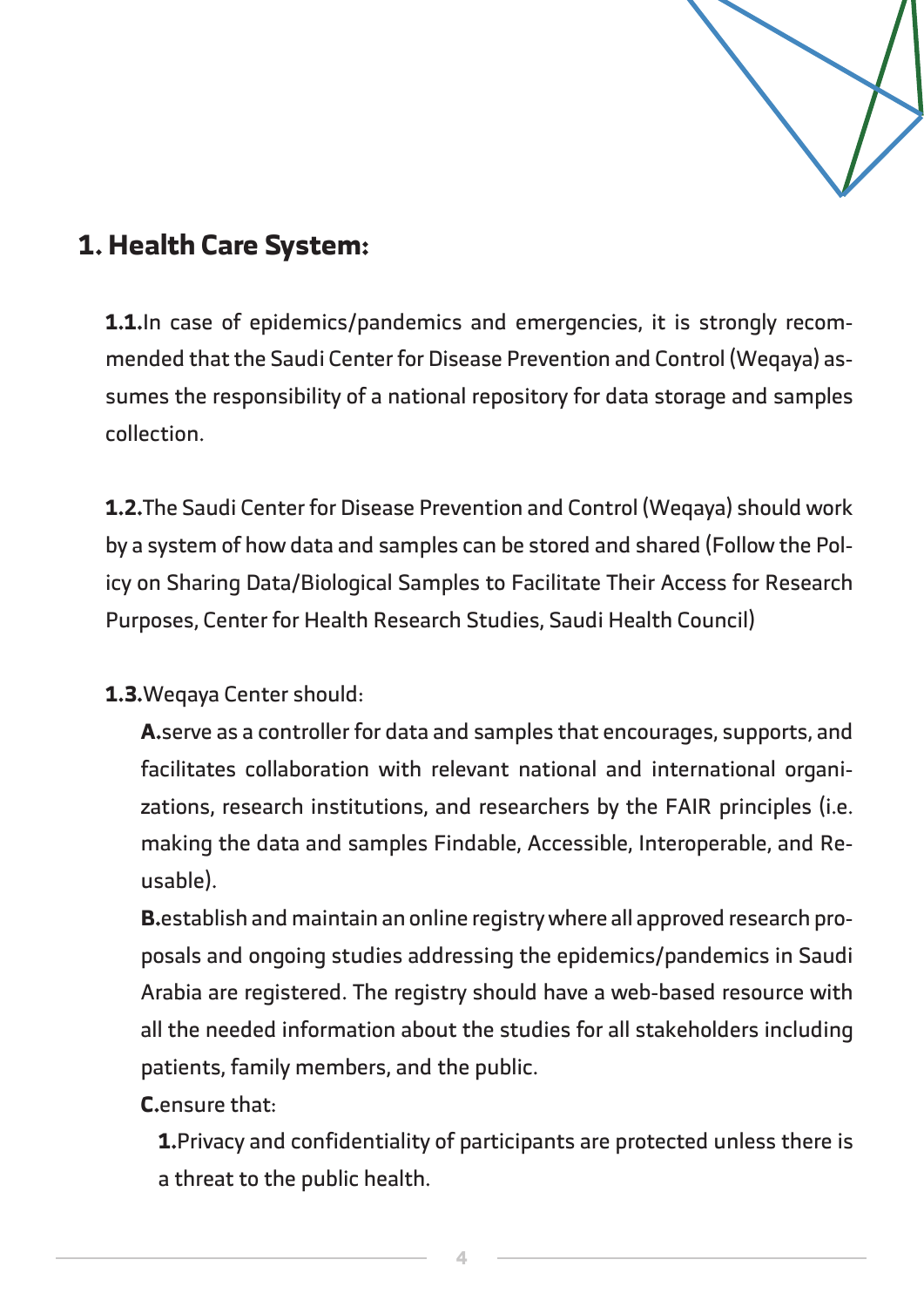

2. The risks of conflict of interest are eliminated.

3. The rights of vulnerable individuals/groups are protected.

4. The enrollment of participants is just and the access to their data and samples is fair.

**5.** Unnecessary multiple samples collection from the participants is avoided.

**6.**The research institutions conducting such studies have the essential in-<br>frastructure and competency requirements.

1.4. When there is a need to have access to pertinent clinical information, coding of data may be adopted instead of anonymization provided that all measures of protecting the individuals' privacy are strictly adhered to.

imental, psychosocial studies) should be left to the IRB/LECs to approve and **1.5.** Research on humans that does not carry heavy ethical load (e.g. nonexper-.monitor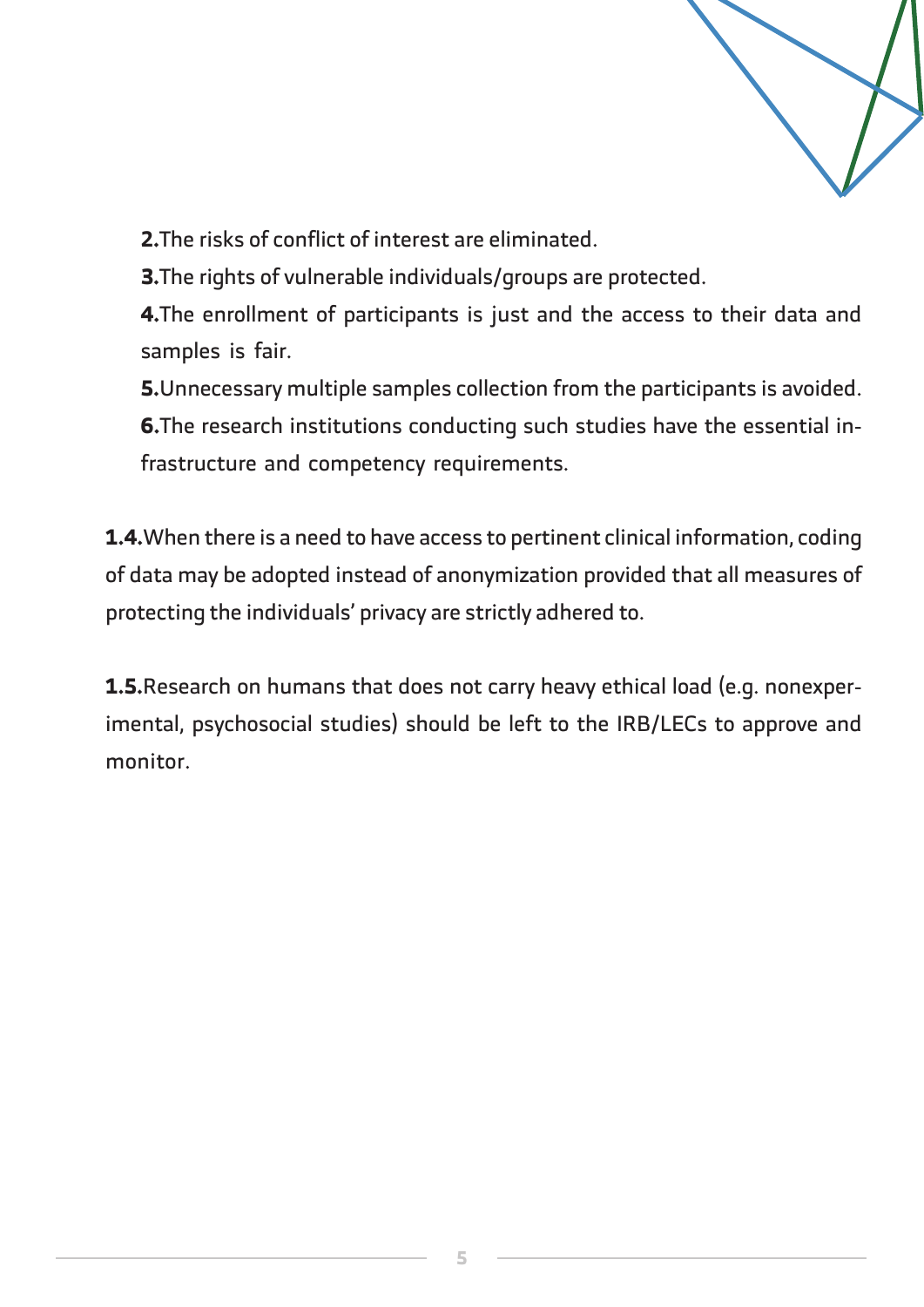

## **2. Research Institutions:**

**2.1.**Research institutions should develop a preparedness system where re-<br>search activities in emergencies and epidemics are:

A.Planned.

.Prioritized**.B**

.Coordinated**.C**

**D.**Facilitated in an efficient and responsive manner.

2.2. The preparedness system should include Standard Operating Procedures (SOPs) that can be efficiently adopted in current and future epidemics/pan-<br>demics and emergencies.

tional level (MOH, Weqaya, Saudi FDA, Research Centers, Hospitals, Universi-<br>ties) taking into consideration: **2.3.**The SOPs should encourage, facilitate, and support collaboration at the na-<br>tional level (MOH, Weqaya, Saudi FDA, Research Centers, Hospitals, Universi-2.3. The SOPs should encourage, facilitate, and support collaboration at the na-

A.avoidance of unnecessary duplication;

**B.**exploring nationwide capacities;

**C.**efficient utilization of resources.

**2.4.** Procedures for communication between research institutions (and their respective IRB/LECs) and relevant national authorities (MOH, Wegaya or other organizations in health care) should be specified in the SOPs.

2.5. As pandemics inherently have global impact and repercussions, research institutions should foster and support collaboration with relevant international organizations and research centers.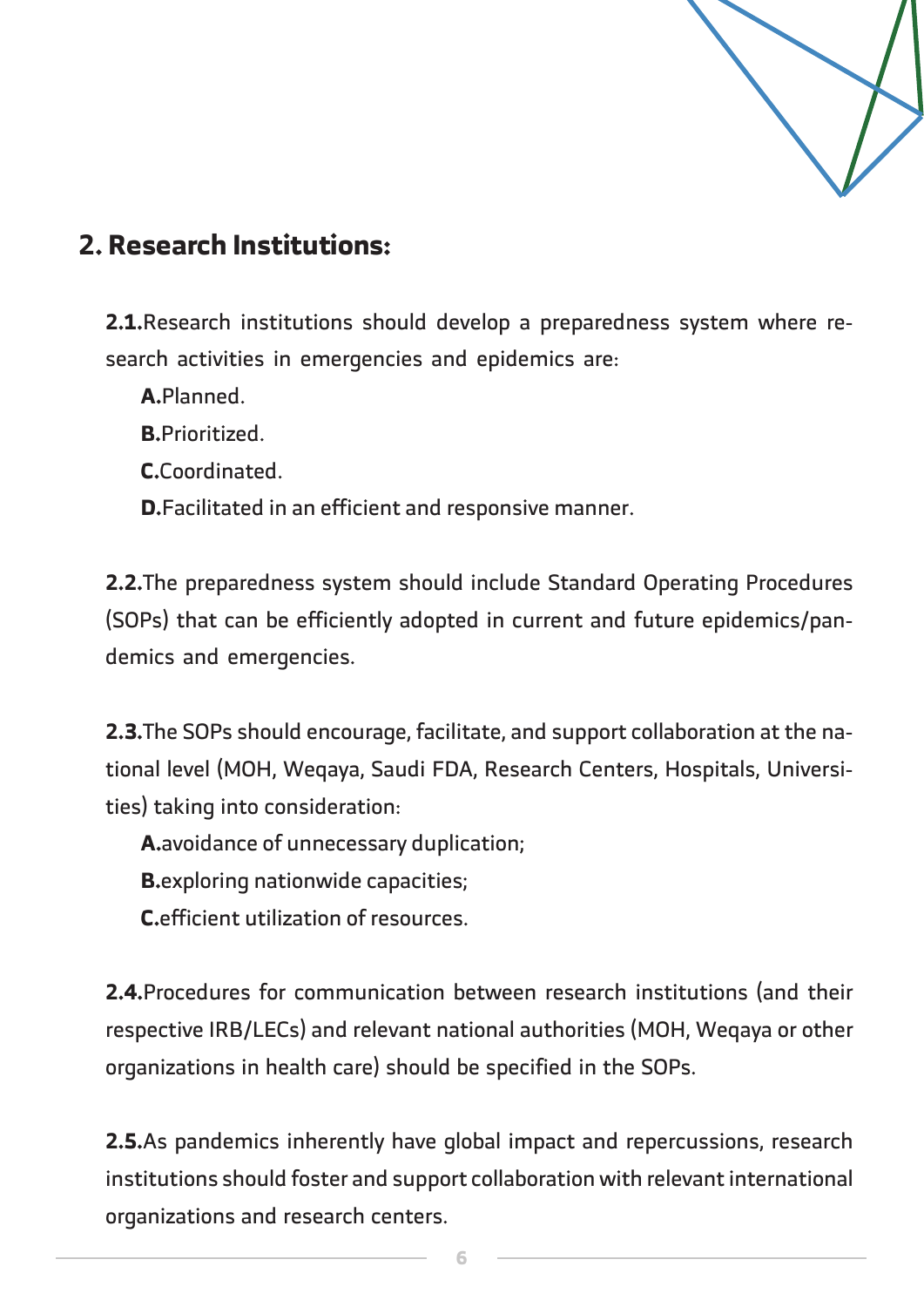

## **3. Institutional Review Boards/Local Ethics Committees (IRB/ :(LECs**

3.1. Each IRB/LEC should develop an SOPs model for emergency ethical review that efficiently adapts to the expected large number of submitted projects.

**3.2.**The SOPs should specify the requirement for submission of plans for shar-<br>ing:

A. Preliminary and final data; and

**B.**Biological samples.

ards to be included in pre-approval phase. Alternatively, the IRB/LEC may draft **3.3.** For fast processing, the IRB/LEC may consider developing pre-review standgeneric protocols to be adopted by the investigators to model their proposals.

**3.4.** For proposals that require full board review (e.g. interventional, collection of biological samples), IRB/LEC may consider:

1. Distributing the assignment of reviewing the proposals to small expert groups that can review then present their recommendations to the full .committee

**2.**Convening more frequently for full committee review by utilizing elec-<br>tronic means.

**3.**Utilizing online deliberations.

**3.5.** The expedited review process as specified in the requlations can be used for observational, non-interventional, and low risk studies.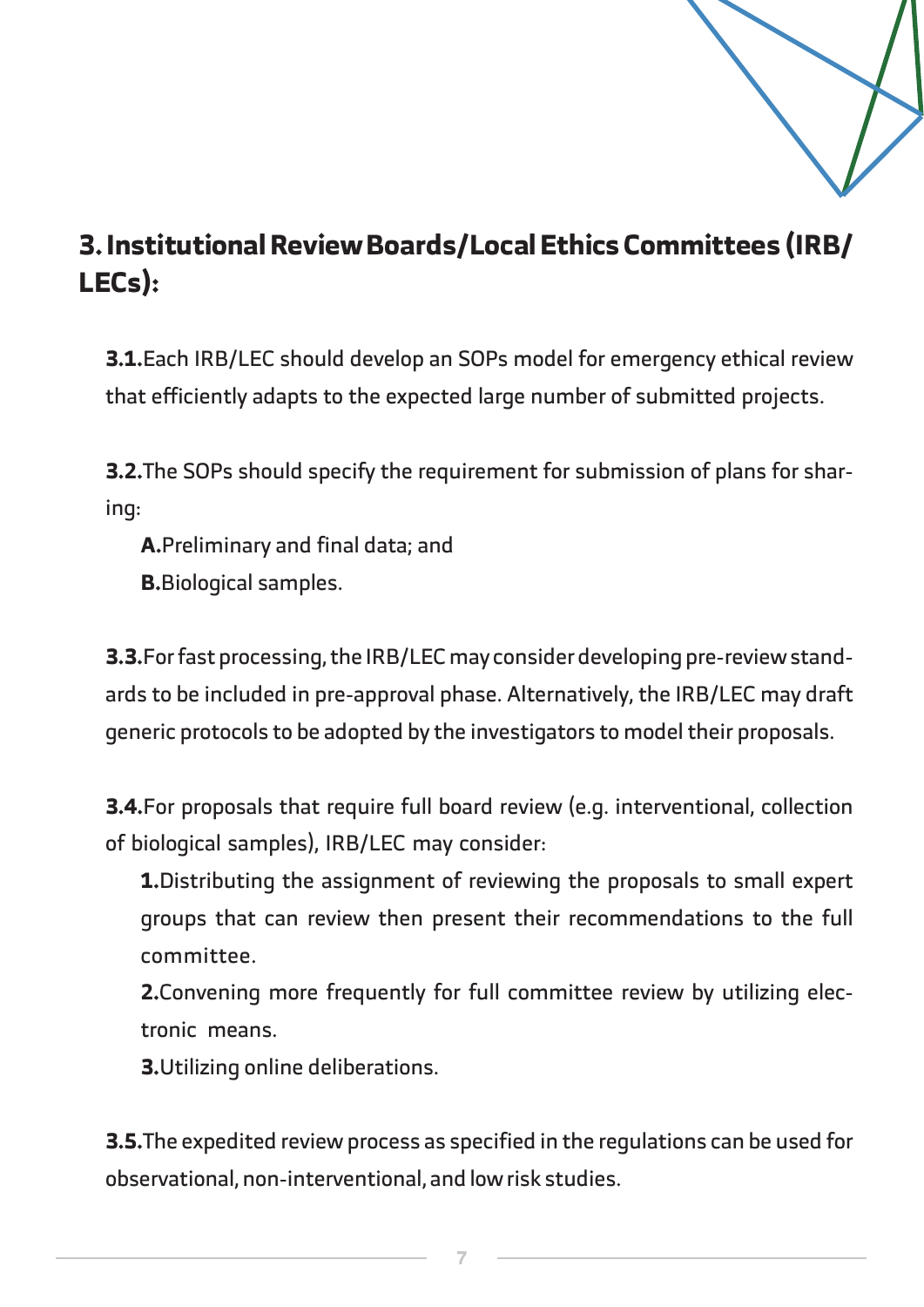

**3.6.** The IRB/LEC should ensure that:

ness among participants; and (ii) protection of the rights of vulnerable subjects. **1.** The inclusion/exclusion criteria are designed in a way that respects: (i) fairorganizations and research centers.

2. The enrollment process ensures voluntary participation. The process should be carefully reviewed when inviting individuals in quarantine.

**3.** The rights and benefits of individual participants do not infringe the rights of or harbor risks to the public.

**4.**The privacy and confidentiality are respected by either anonymization or cod-<br>ing of data.

**3.7.**Decoding of the participants' identifiers and their clinical data will only be grant-<br>ed by the IRB/LEC when needed.

**3.8.** In addition to adhering to the approved regulations of the NCBE in relation to the informed consent process, the following procedures are recommended:

**1.**Waiver of informed consent will only be granted by the IRB/LEC upon review-<br>ing of the proposal in accordance with the regulations.

2. For proposals involving highly contagious diseases, consent can be obtained verbally provided that the consenting process is:

**A.** documented in the consent form: and

**B.**witnessed and cosigned by an independent individual.

**3.** For studies involving large-scale surveillance, waiver of informed consent can be granted.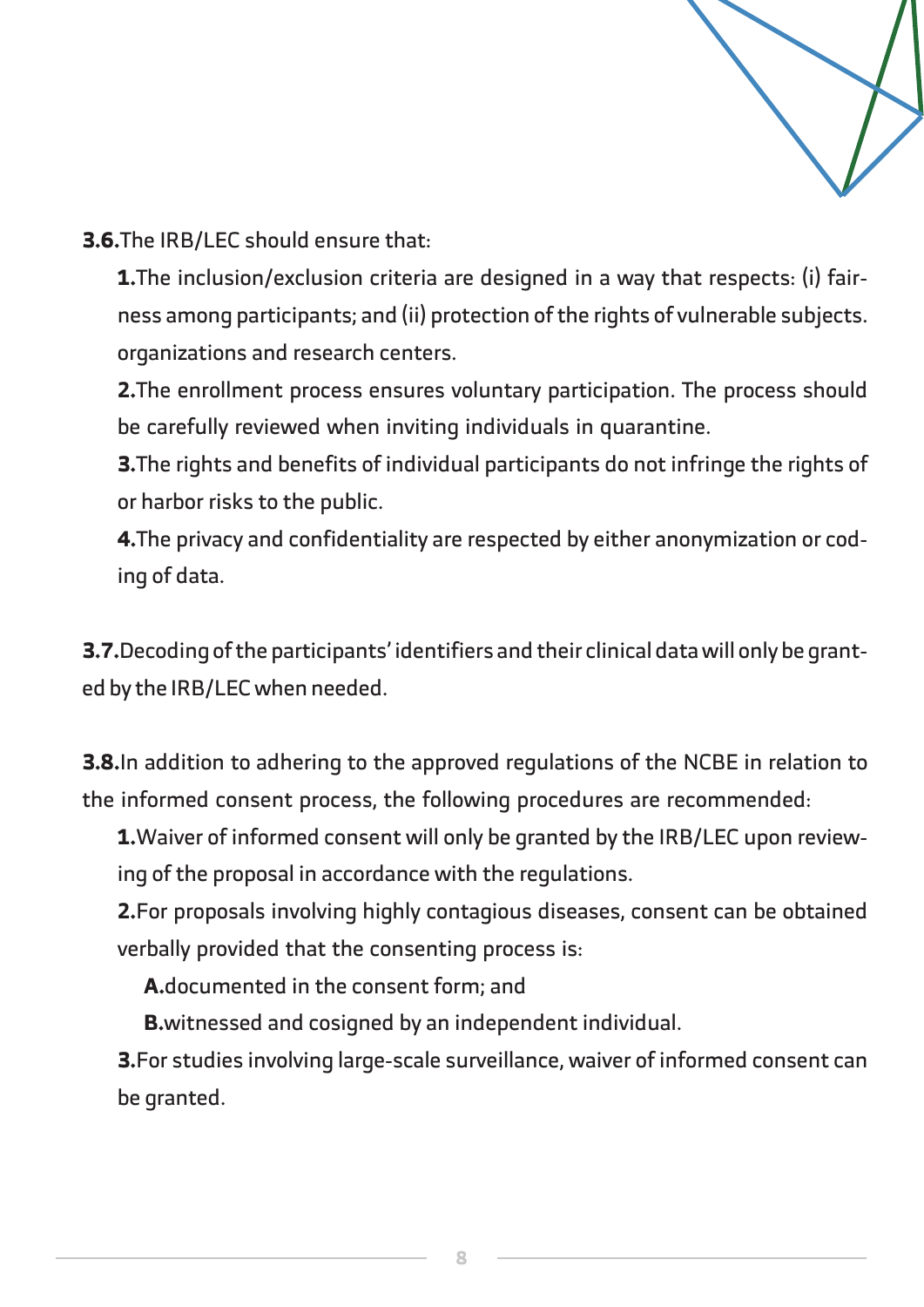

## **4. Institutions of Health Care Delivery:**

plied and in a very limited scope, in a way that does not negatively affect ongo-<br>ing clinical trials, if present. ate administration of medications, such mechanism should be judiciously ap-<br>plied and in a very limited scope, in a way that does not negatively affect ongoate administration of medications, such mechanism should be judiciously ap-4.1. If a healthcare delivery institution has a process for approving compassion-

tions in which a drug is repurposed or used off-label, in addition to limiting the 4.2. Such institution may appoint a panel of experts to determine the situanumber of such exceptions to a particular level which, if exceeded, a research protocol should be presented to the IRB/LEC.